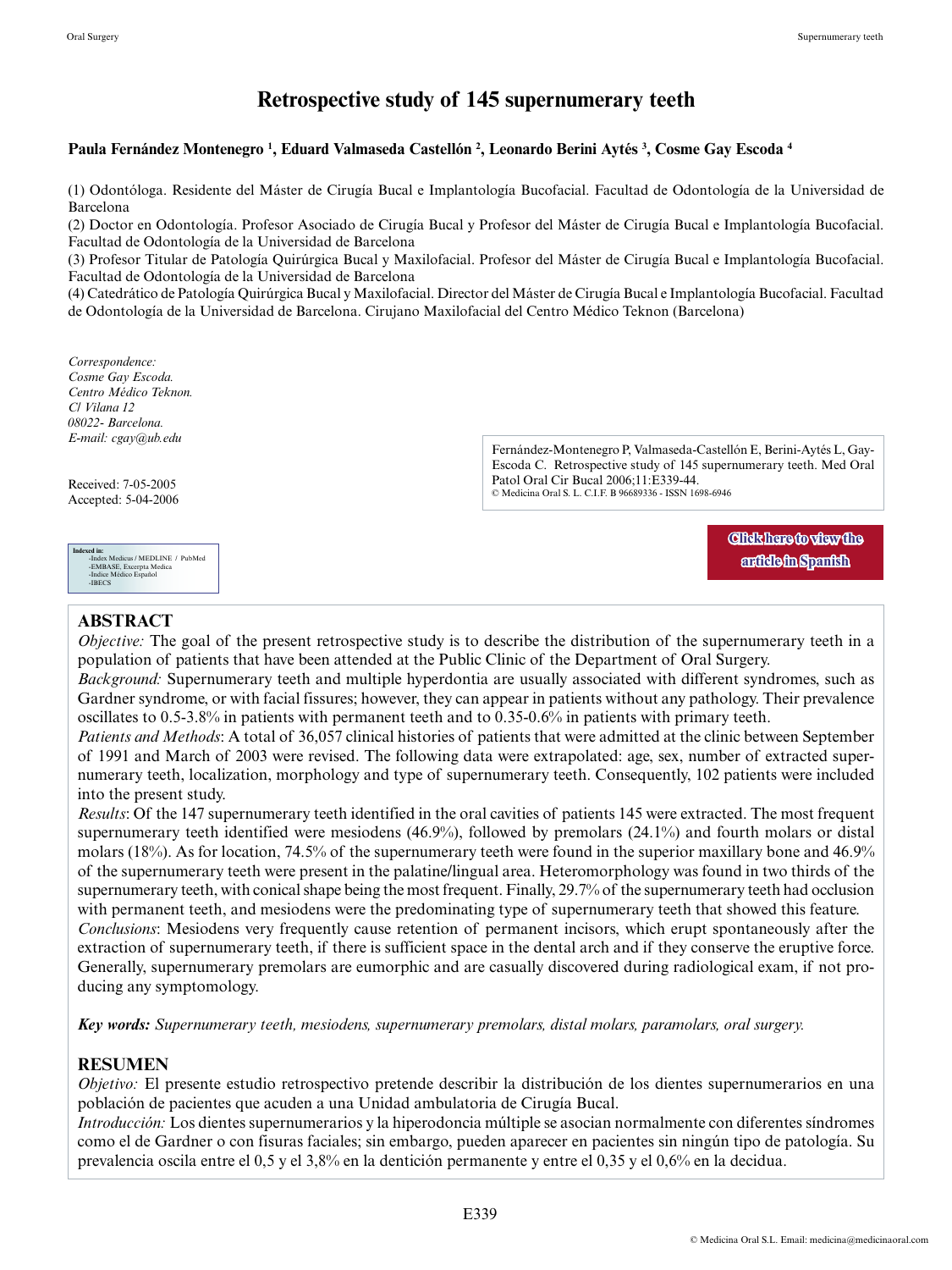*Pacientes y método:* Para ello, se revisaron 36.057 historias clínicas de pacientes que acudieron a nuestro Servicio entre septiembre de 1991 y marzo de 2003. Se recogieron los siguientes datos: edad, sexo, número de dientes supernumerarios extraídos, localización, morfología y tipo de diente supernumerario. El número de pacientes incluidos en el estudio fue de 102. *Resultados*: De los 147 dientes supernumerarios descubiertos en la cavidad bucal, se extrajeron un total de 145. El grupo más frecuente fue el de los mesiodens (46,9%), seguido por los premolares supernumerarios (24,1%) y los cuartos molares supernumerarios o distomolares (18%). El 74,5% de los dientes supernumerarios se localizaban en el maxilar superior y un 46,9% de los dientes supernumerarios se localizaban en palatino/lingual. La morfología heteromórfica aparecía en dos tercios de los dientes supernumerarios, siendo la más frecuente la conoide. El 29,7% de los dientes supernumerarios producían la inclusión de los dientes permanentes, siendo el mesiodens el que la producía con mayor frecuencia. *Conclusiones:* Los mesiodens producen con elevada frecuencia la retención de los incisivos permanentes, que erupcionan espontáneamente después de la extracción de los dientes supernumerarios, si tienen espacio suficiente en la arcada y conservan la fuerza eruptiva. Los premolares supernumerarios tienen normalmente morfología eumórfica y son un hallazgo radiológico casual, al no producir ningún tipo de sintomatología.

*Palabras clave: Dientes supernumerarios, mesiodens, premolares supernumerarios, distomolares, paramolares, cirugía bucal.*

### **INTRODUCTION**

Supernumerary teeth, or hyperdontia, are the teeth that exceed the normal dental formula, independent of their location and form (1-9). The prevalence of supernumerary teeth in permanent teething oscillates to 0.5-3.8%, in comparison to 0.3-0.6% in primary teething (1, 2, 4, 5, 9-11). Supernumerary teeth appear with a higher frequency in men than in women, with a 2:1 ratio (1-3, 5, 8, 12-14).

The presence of only one supernumerary tooth occurs in 76- 86% of cases, two in 12-23% and only 1% of individuals have three or more supernumerary teeth. Multiple hyperdontia can be associated with Gardner syndrome, Fabry-Anderson syndrome, Ehlers-Danlos syndrome, facial fistulas or cleidocranial dysplasia (1, 3-8, 12-14).

Mesiodens are a type of supernumerary teeth that appear most frequently, between 47% and 67% of cases, with a prevalence of 0.15-1.9% in general population. The next most common types are distomolars or fourth supernumerary molars (26% of cases) and paramolars and supernumerary premolars (1, 2, 4, 15). The degree of prevalence of supernumerary teeth in general population ranges between 0.09% and 0.29%, corresponding to 8-9.1% of supernumerary teeth (1, 2, 4, 7-9, 11, 12). Table 1 demonstrates the prevalence and frequency of supernumerary teeth according to type  $(1, 4, 16)$ .

Eumorphic supernumerary teeth display similar morphology to their corresponding tooth type, whereas heteromorphic ones show distinct forms such as conical or pin, tuberculate, infundibular, and molariform (1, 14, 17).

The objective of the present study was to determine the frequency and clinical status of the supernumerary teeth that were surgically removed at the Department of Oral Surgery at the University of Barcelona.

### **METHODS AND PATIENTS**

The study population comprised of patients that were attended at the Department of Oral Surgery between September of 1991 and March of 2003. Of the 36,057 clinical histories revised, 175 histories were selected, since they gathered the following inclusion data: age, sex, number of supernumerary teeth, morphology, localization and type of supernumerary tooth, status of supernumerary tooth (teeth) and whether any orthodontic treatment has been carried out. However, 73 of these clinical histories had to be excluded from the study due to missing data such as the status, localization and morphology of supernumerary teeth, which were necessary to determine the frequency parameters. Therefore, the final number of patients included in the study was 102, with a total of 147 supernumerary teeth. For statistical analysis, Shapiro-Wilks test was applied using Statistical Package of the Social Sciences (SPSS) program for Windows 9.0.

|                                 | <b>Mesiodens</b> | <b>Premolars</b> | <b>Distomolars</b> | Paramolars     | Lateral<br><b>Incisor</b> | Canine           |  |
|---------------------------------|------------------|------------------|--------------------|----------------|---------------------------|------------------|--|
| Frequency                       | $47 - 67%$       | $8-9\%$          | 26%                | 15%            | 2,05%                     | $0.40\%$         |  |
| Prevalence in<br>the population | $0.15 - 1.9\%$   | $0.09 - 0.29\%$  | $0.13 - 0.6\%$     | $0,08 - 0,5\%$ | $0.01$ - $0.08\%$         | $0.002 - 0.02\%$ |  |

**Table 1.** Frequency and prevalence of the supernumerary teeth according to dental group (1, 4, 16).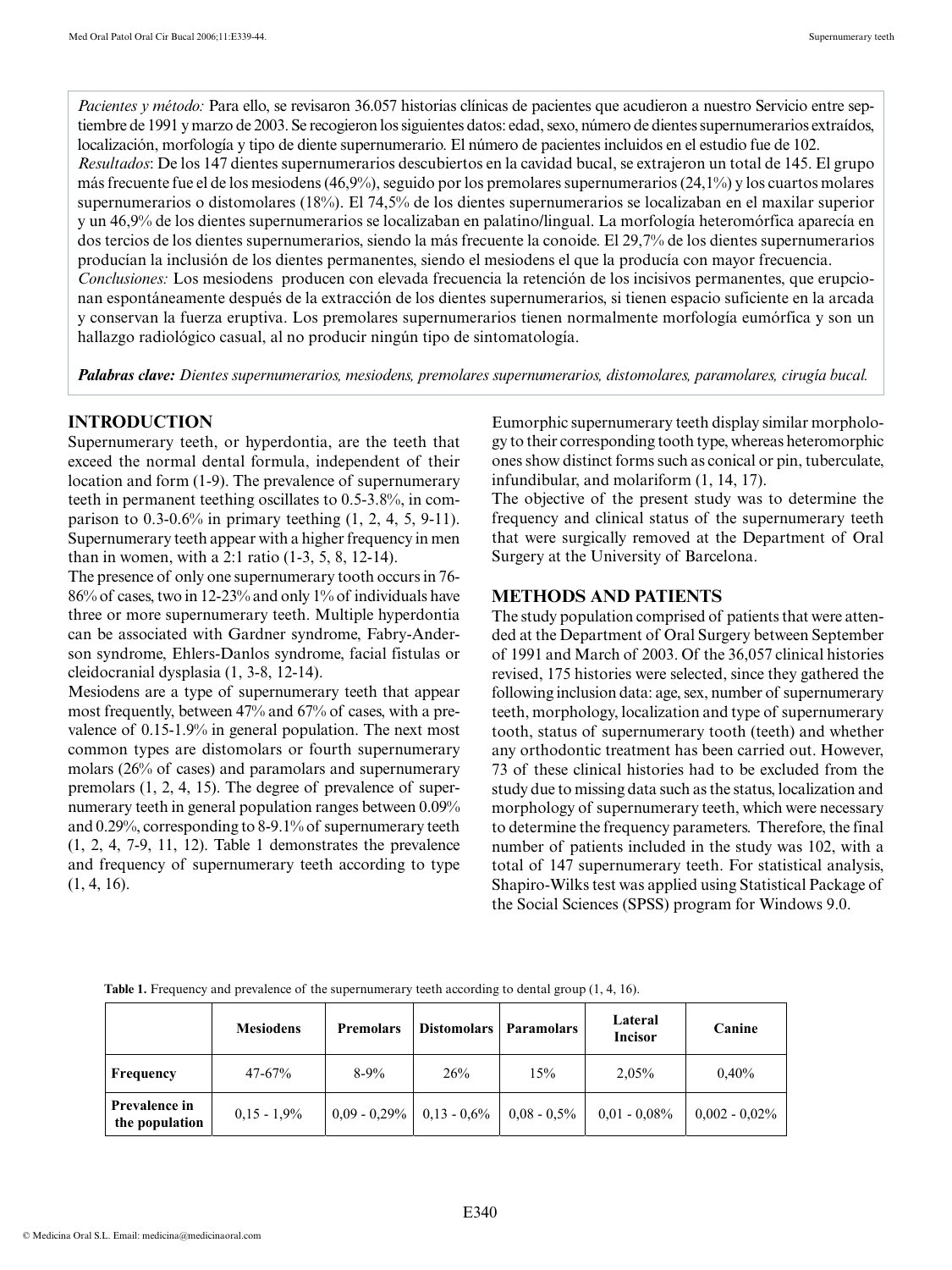# **RESULTS**

A total of 145 supernumerary teeth were extracted from102 patients, of which 60 were men and 42 were women, with a ratio of 1.4:1. The age of the patients ranged from 5 years to 56 years (median age: 17.1l years, standard deviation: 1053 years). In 77.5% of cases, one supernumerary tooth was extracted, in 14.5% two supernumerary teeth, and in the remainder of the patients three or more supernumerary teeth were removed. Moreover, an extraordinary case was discovered in one of the patients who had 12 supernumerary premolars, half of which erupted and were asymptomatic with four of them of conical morphology. The supernumerary teeth were extracted in all patients, except for three who chose to keep the teeth and undergo periodical revisions, since surgical intervention could have lesioned the neighboring teeth (3 inferior supernumerary premolars, 1 superior supernumerary premolar and 1 inferior paramolar).

The mesiodens were the type of teeth that appeared more frequently as supernumerary teeth (46.9% of the patients), followed by supernumerary premolars (24.1%), then by fourth supernumerary molars (18%) and, finally, supernumerary paramolars were found in 5.6% of the cases. The extracted supernumerary teeth were most frequently identified in the superior maxillary (74.5%) and their common position was in the palatine/lingual area, followed by the vestibular localization. In Figure 1, the frequency of the extracted supernumerary teeth, excluding the mesiodens, is described according to their localization in the maxillary bones, and Table 2 denotes the position of the supernumerary teeth in the maxillary bones (erupted, vestibular, palatine/lingual or inverted inclusion), as well as morphology and associated clinical status. Finally, 75.9% of supernumerary teeth included in this study were heteromorphic and the rest were eumorphic (Table 2).

|                                  |                              |              | <b>Mesioden</b>          | Premolar                     | <b>Distomolar</b>        | Paramolar                | Lateral<br><b>Incisor</b>    | Canine         | <b>Total</b>                |
|----------------------------------|------------------------------|--------------|--------------------------|------------------------------|--------------------------|--------------------------|------------------------------|----------------|-----------------------------|
|                                  | Vestibular Inclusion         |              | 12                       | 9                            | 24                       | $\overline{4}$           | 1                            | $\mathbf{1}$   | 51<br>$(35.2\%)$            |
| Localization                     | Palatine / Lingual Inclusion |              | 40                       | 20                           | 1                        | 3                        | 3                            | $\mathbf{1}$   | 68<br>$(46.9\%)$            |
|                                  | Erupted                      |              | $10\,$                   | 6                            | $\mathbf{1}$             | 1                        | $\overline{a}$               | $\overline{c}$ | 20<br>$(13.8\%)$            |
|                                  | Inverted position            |              | 6                        | $\overline{a}$               | $\overline{\phantom{0}}$ | $\overline{a}$           | $\qquad \qquad \blacksquare$ |                | 6<br>$(4.1\%)$              |
|                                  | Eumorphic                    |              | $\overline{\phantom{0}}$ | 28                           | 3                        | $\mathbf{1}$             | $\mathbf{1}$                 | $\overline{c}$ | 35<br>$(24.2\%)$            |
| <b>Morphology</b>                | Heteromorphic                | Conical      | 58                       | 7                            | 14                       | 3                        | 3                            | $\overline{c}$ | 87<br>$(60\%)$              |
|                                  |                              | Molariform   | $\boldsymbol{7}$         | $\overline{a}$               | 9                        | 4                        | $\overline{\phantom{a}}$     |                | 20<br>$(13.7\%)$            |
|                                  |                              | Infundibular | 3                        | $\overline{\phantom{a}}$     | $\overline{\phantom{a}}$ | $\overline{\phantom{a}}$ | $\overline{\phantom{a}}$     |                | $\overline{3}$<br>$(2.1\%)$ |
| <b>Clinical</b><br><b>Status</b> | Asymptomatic                 |              | 27                       | 32                           | 16                       | $\overline{4}$           | 3                            | $\overline{2}$ | 84<br>$(57.9\%)$            |
|                                  | Inclusion of permanent teeth |              | 35                       | $\overline{\phantom{a}}$     | 5                        | 2                        | $\overline{\phantom{a}}$     | $\mathbf{1}$   | 43<br>$(29.7\%)$            |
|                                  | Facial Algias                |              | $\overline{a}$           | $\overline{2}$               | 5                        | $\mathbf{1}$             | $\overline{\phantom{a}}$     |                | 8<br>$(5.6\%)$              |
|                                  | Dental/diastem malposition   |              | 5                        | $\qquad \qquad \blacksquare$ | $\overline{\phantom{a}}$ | L,                       | L,                           | $\mathbf{1}$   | 6<br>$(4.1\%)$              |
|                                  | Rhizolysis/pulpal pathology  |              | $\overline{a}$           | $\mathbf{1}$                 | $\overline{a}$           | $\mathbf{1}$             | $\overline{\phantom{a}}$     |                | $\overline{2}$<br>$(1.4\%)$ |
|                                  | Formation of follicular cyst |              | $\mathbf{1}$             | $\qquad \qquad \blacksquare$ |                          | $\overline{\phantom{a}}$ | $\mathbf{1}$                 |                | 2<br>$(1.4\%)$              |

**Table 2.** Localization, morphology and clinical status of the supernumerary teeth.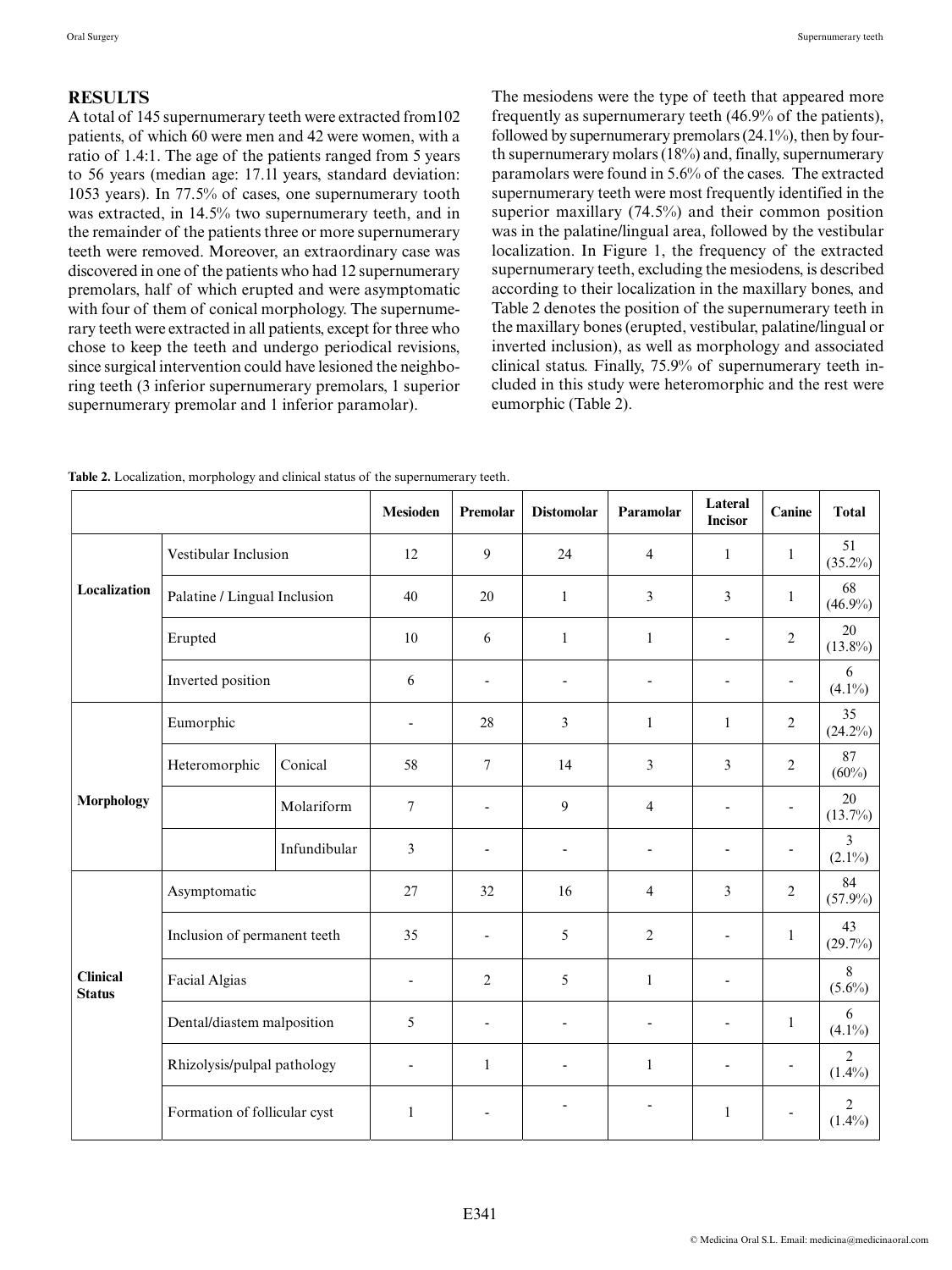

Maxillar superior: Upper maxilla. Incisivo lateral: Lat. incisor. Canino: canine. Distomolar: distal molar. Mesiodens: 46.9%

Fig. 1. Distribution of the supernumerary extracted teeth by type, excluding the mesiodens.

#### **DISCUSSION**

Our study showed that the proportion of supernumerary teeth in relation to sex was more prevalent in men, with a 1.4:1 ratio, which is slightly inferior to the results reported by other authors (1-3, 5, 8, 12, 13, 15, 18). All patients included in the study were Caucasian, except for an immigrant from Gambia, West Africa. The higher tendency of discovering supernumerary teeth in Subsaharan and Asian patients has been previously mentioned in the articles by Brown (19) and Zhu et al.(4), stating the prevalence of between 2.7% and 3.4% in these populations.

The results of this study clearly show that mesiodens are the most frequent type of supernumerary teeth (46.9%), followed by supernumerary premolars (24.1%) and distomolars (18%). These results coincide with the ones published by Raja and Hamdam (17), who showed that premolars were the second most frequent type of supernumerary teeth in their study population. Nevertheless, the authors such as Gay-Escoda and Berini (1), Menardía et al.(20), Nasif et al. (21) state that the supernumerary teeth of the molar group are the most prevalent type in general population.

In the present study, two thirds of the supernumerary teeth were located in the superior maxillary bone, with the palatine position being the most frequent, in 46.9% of the cases. Nevertheless, the reviews by Zhu et al. (4) or Hattab et al. (3) claim that 90% of supernumerary teeth are found in the superior maxillary bone.

Heteromorphology was seen in 75.8% of supernumerary teeth, especially the conical form (60% of cases), which was found in a majority of mesiodens; these results coincide with the ones reported by Rajab and Hamdan (17) and Kim and Lee (18).

The mesiodens were the type of teeth that caused more complications in terms of dental inclusion, one of the habitual motives for patient consultation at our department. This clinical fact is also highlighted in the reports by Mitchell and Bennett (22) and by Seddon et al. (23). Since our study is of retrospective nature, we were unable to inspect whether extraction of mesiodens resulted in a spontaneous eruption of retained permanent incisors or whether it was necessary to carry out another type of surgical and/or orthodontic treatment. According to Michell and Bennett (22), 70% of the permanent teeth included in their study population erupted spontaneously, although this percentage value does not coincide with the data by Patchett et al. (24), probably due to the fact that the authors did not differentiate between exposure of permanent incisors at the moment of extraction of mesiodens and later surgical treatment.

In our study as well as in those by Giacontti et al. (15), Seddon and Johnstone (23) and Kim and Lee (18), conical morphology and palatine position were the most common characteristics of the supernumerary teeth. Other authors, including Mitchell and Bennett (22), Mason et al. (13) and Patchett et al. (24) have attempted to find a correlation between conical or tuberculate morphologies and retention of permanent teeth. While Mitchell and Bennett concluded that they were unable to establish such relationship, the latter two postulated that teeth of tuberculate morphology were more likely to be retained than those of conical shape. These claims suggest two approaches for the extraction of mesiodens: early extraction (before the radicular formation of permanent incisors) and late extraction (when permanent incisors have completed their formation) (14, 17, 22). Based on our experience, we believe that early extraction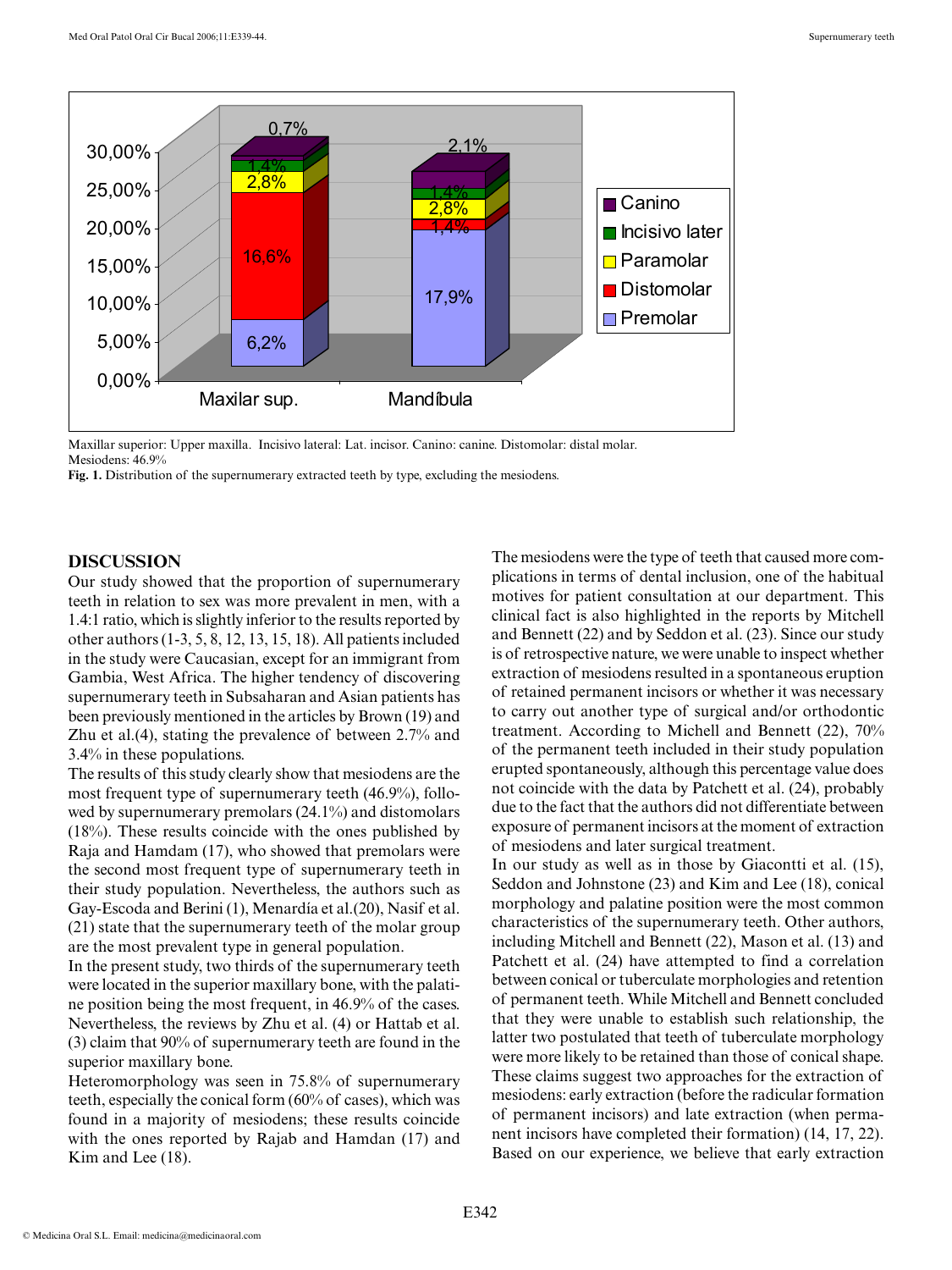favors the eruption of permanent incisors, prevents the loss of anterior space in the dental arch and averts further complications of cystic (follicular cyst) or pulpal (rhizolysis of permanent incisors) nature. However, in cases where the supernumerary tooth does not cause any symptoms or when there is an elevated risk of damaging the development of the permanent tooth it is advisable to avoid therapeutic approach and instead adhere to periodic clinical and radiological examinations (1, 25, 26).

In our patient sample, the second most frequent group of supernumerary teeth were the premolars (24.1%), most of which were eumorphic (81.8%) and located in the mandible in the lingual position. These results coincide with the ones disclosed by Rubenstein et al. (27) and Hedge and Munshi (28), although less frequent, between 8% and 9% of all supernumerary teeth. On the other hand, the identification and discovery of supernumerary premolars was carried out via radiological examination (51.4%), when no symptoms were observed, and were found in patients older than 12 years, as also reflected by McNamara et al. (8), Rodriguez-Armijo et al. (7) and Hedge and Munshi (28).

The next most common type was the supernumerary molars (23.6%), especially distomolars, which constituted 18% of the supernumerary teeth. The supernumerary molars were ordinarily located in the superior maxillary bone, subsuming 90% according to literature reports (29, 30) and representing 82.4% in our study. The presence of supernumerary distomolar affected third molars (impacted) only in 14.7% of cases, however, these results do not coincide with those of Menardia et al. (20) who reported 40% of third molars being affected. Overall, 58.8% of the supernumerary molars were discovered in a routine radiological exam and did not show any sign or associated symptom. Generally, supernumerary teeth in this group were heteromorphic, displaying conical  $(50\%)$  and molariform  $(38.3\%)$  shapes  $(1, 3)$ .

In our study, the group comprised of supernumerary canines and supernumerary lateral incisors had a rather low frequency (2.8%), which is concurrent with the data from previous reviews, and 75% of supernumerary lateral incisors located on both maxillary bones in the same position did not cause any symptoms (1, 17).

As aforementioned, retrospective nature of the present study sets certain limitations, including the inability to evaluate the time of eruption of impacted permanent incisors and the need for a future orthodontic and/or surgical treatment. Therefore, prospective studies on this topic will help investigate in more detail the evolution of the permanent teeth and establish possible relationship between morphology of the supernumerary tooth and dental inclusion.

We have observed that 51.47% of mesiodens caused retention of permanent incisors. Authors such as Mitchell and Bennett (22) and Patchett et al. (24) claim that approximately 65% of permanent teeth erupt spontaneously after the extraction of the supernumerary teeth, if there is sufficient space in the dental arch and if they conserve the erupting force. The supernumerary premolars tend to be discovered during a casual radiological exam, since they normally do not produce any symptoms, and in the majority of cases are detected in patients older than 12 years of age.

#### **REFERENCES**

1. Gay Escoda C, Mateos Micas M, España Tost A, Gargallo Albiol J. Otras inclusiones dentarias. Mesiodens y otros dientes supernumerarios. Dientes temporales supernumerarios. Dientes temporales incluidos. In: Gay Escoda C, Aytés Berini L, editors. Tratado de Cirugía Bucal. Tomo I. 1ª ed. Madrid: Ergon; 2004. p. 497-534.

2. Valmaseda-Castellón E, Berini-Aytés L, Gay-Escoda C. Supernumerary premolars. Report of 10 cases. Bull Group Int Rech Sci Stomatol Odontol 2001;43:19-25.

3. Hattab F, Yassin O, Rawashedeh M. Supernumerary teeth: Report of three cases and review of the literature. J Dent Child 1994;61:382-93.

4. Zhu J, Marcushamer M, King D, Henry R. Supernumerary and congenitally absent teeth: A literature review. J Clin Pediatr Dent 1996;20:87-95. 5. So Lisa L. Unusual supernumerary teeth. Angle Orthod 1990;60:289- 92.

6. Trull Gimbernat J, Banchilleria Balaguer E, Vall-Llosera Riera J, Gay Escoda C. Supernumerarios múltiples no sindrómicos: Descripción de un caso. Av Odontoestomatol 1994;10:89-93.

7. Rodríguez-Armijo Sánchez A, Romero Álvarez M, Infante Cossío P, Rodríguez-Armijo Sánchez L, Gallardo García P. Premolares múltiples supernumerarios no sindrómicos: Revisión de la literatura y presentación de un caso. Arch Odontoestomatol 1996;12:266-70.

8. McNamara CM, Foley TF, Wright GZ, Sandy JR. The management of premolar supernumeraries in three orthodontic cases. J Clin Pediatr Dent 1997;22:15-8.

9. Gibson N. A late developing mandibular premolar supernumerary tooth. Austr Dent J 2001;46:51-2.

10. Ehsan D, Tu HK, Camarata J. Mandibular supernumerary tooth causing neurosensory changes. A case report. J Oral Maxillofac Surg 2000;58:1450-1.

11. Williams P. An unusual case of hypodontia. Br Dent J 1998;184:371-2. 12. Breckon J, Jones S. Late forming supernumeraries in the mandibular premolar region. Br J Orthod 1991;18:329-31.

13. Mason C, Azam N, Holt R, Rule D. A retrospective study of unerupted maxillary incisors associated with supernumerary teeth. Br J Oral Maxillofac Surg 2000;38:62-5.

14. Alaejos Algarra C, Contreras Martínez M, Buenechea Imaz R, Berini Aytés L, Gay Escoda C. Mesiodens: Revisión retrospectiva de una serie de 44 pacientes. Med Oral 2000;5:81-8.

15. Giancotti A, Grazzini F, De Dominicis F, Romanini G, Arcuri C. Multidisciplinary evaluation and clinical management of mesiodens. J Clin Pediatr Dent 2002;26:233-8.

16. Stafne E. Supernumerary teeth. Dent Cosmos 1932;74:653-9.

17. Rajab LD, Hamdan AM. Supernumerary teeth: Review of the literature and a survey of 152 cases. Int J Paediatr Dent 2002;12:244-54.

18. Kim S-G, Lee S-H. Mesiodens. A clinical and radiographic study. J Dent Child 2003;70:58-60.

19. Brown A. Supplemental and congenitally absent premolar teeth (Letter). Br Dent J 1990;169:150.

20. Menardía-Pejuan V, Berini-Aytés L, Gay-Escoda C. Supernumerary molars. A review of 53 cases. Bull Group Int Rech Sci Stomatol Odontol 2000;42:101-5.

21. Nasif MM, Ruffalo RC, Zullo T. Impacted supernumerary teeth: A survey of 50 cases. J Am Dent Assoc 1983;106:201-4.

22. Mitchell L, TG B. Supernumerary teeth causing delayed eruption: A retrospective study. Br J Orthod 1992;19:41-6.

23. Seddon RP, Johnstone SC, Smith PB. Mesiodentes in twins: A case report and review of the literature. Int J Paediatr Dent 1997;7:177-84.

24. Patchett C, Crawford P, Cameron A, Stephens C. The management of supernumerary teeth in childhood: A retrospective study of practice in Bristol Dental Hospital, England and Westmead Dental Hospital, Syndney, Australia. Int J Paediatr Dent 2001;11:259-65.

25. Garvey MT, Barry HJ, Blake M. Supernumerary teeth: An overview of classification, diagnosis and management. J Can Dent Assoc 1999;65:612-6.